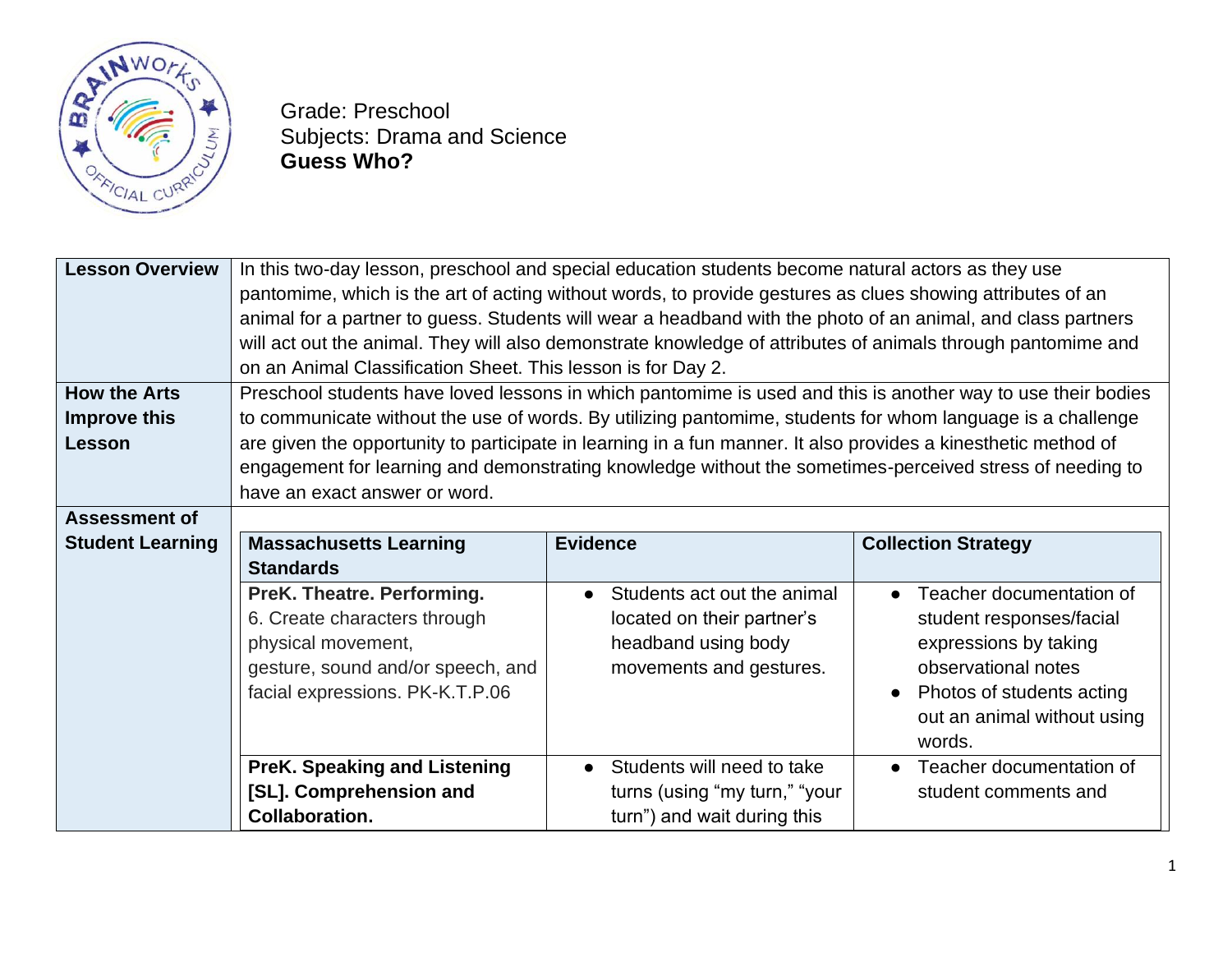|                                      | 1. Participate in collaborative<br>conversations with diverse<br>partners during daily<br>routines and play.<br>a. Observe and use<br>appropriate ways of<br>interacting in a group (e.g.,<br>taking turns in talking,                                                                                                  | activity in which they are<br>working in pairs.<br>Students will continue an<br>interaction with at least two<br>exchanges each focusing<br>on the animal pantomime.                                                     | questions during the<br>discussion.<br>Checklist showing whether<br>students take turns using<br>the terms "my turn" and<br>"your turn" and wait while<br>their partner speaks or acts.<br>Checklist on which teachers |
|--------------------------------------|-------------------------------------------------------------------------------------------------------------------------------------------------------------------------------------------------------------------------------------------------------------------------------------------------------------------------|--------------------------------------------------------------------------------------------------------------------------------------------------------------------------------------------------------------------------|------------------------------------------------------------------------------------------------------------------------------------------------------------------------------------------------------------------------|
|                                      | listening to peers, waiting to<br>speak until another person<br>is finished talking, asking<br>questions and waiting for an<br>answer, gaining the floor in<br>appropriate ways).<br>b. Continue a conversation<br>through multiple exchanges.<br>PreK-SL-1                                                             |                                                                                                                                                                                                                          | document the number of<br>exchanges between<br>partners as they participate.                                                                                                                                           |
|                                      | <b>PreK. Life Science. From</b><br><b>Molecules to Organisms:</b><br><b>Structures and Processes.</b><br>1. Compare, using<br>descriptions and drawings,<br>the external body parts of<br>animals (including humans)<br>and plants and explain<br>functions of some of the<br>observable body parts.<br>PreK-LS1-1 (MA) | Students will act out<br>attributes of an animal<br>without speaking. After the<br>activity students will be able<br>to describe the different<br>characteristics of animals<br>during the summation of the<br>activity. | <b>Teachers will conduct</b><br>'check-ins' with the students<br>as they are interacting<br>during the activity. Teacher<br>will record students'<br>descriptions of the animals<br>on chart paper.                    |
| <b>Essential</b><br><b>Questions</b> | How can we tell different animals apart?<br>$\bullet$<br>How can we communicate without words?                                                                                                                                                                                                                          | LS: Students commented that they look different, different colors, some have four legs, some have no<br>legs. We used the word attributes in regards to what they noticed.                                               |                                                                                                                                                                                                                        |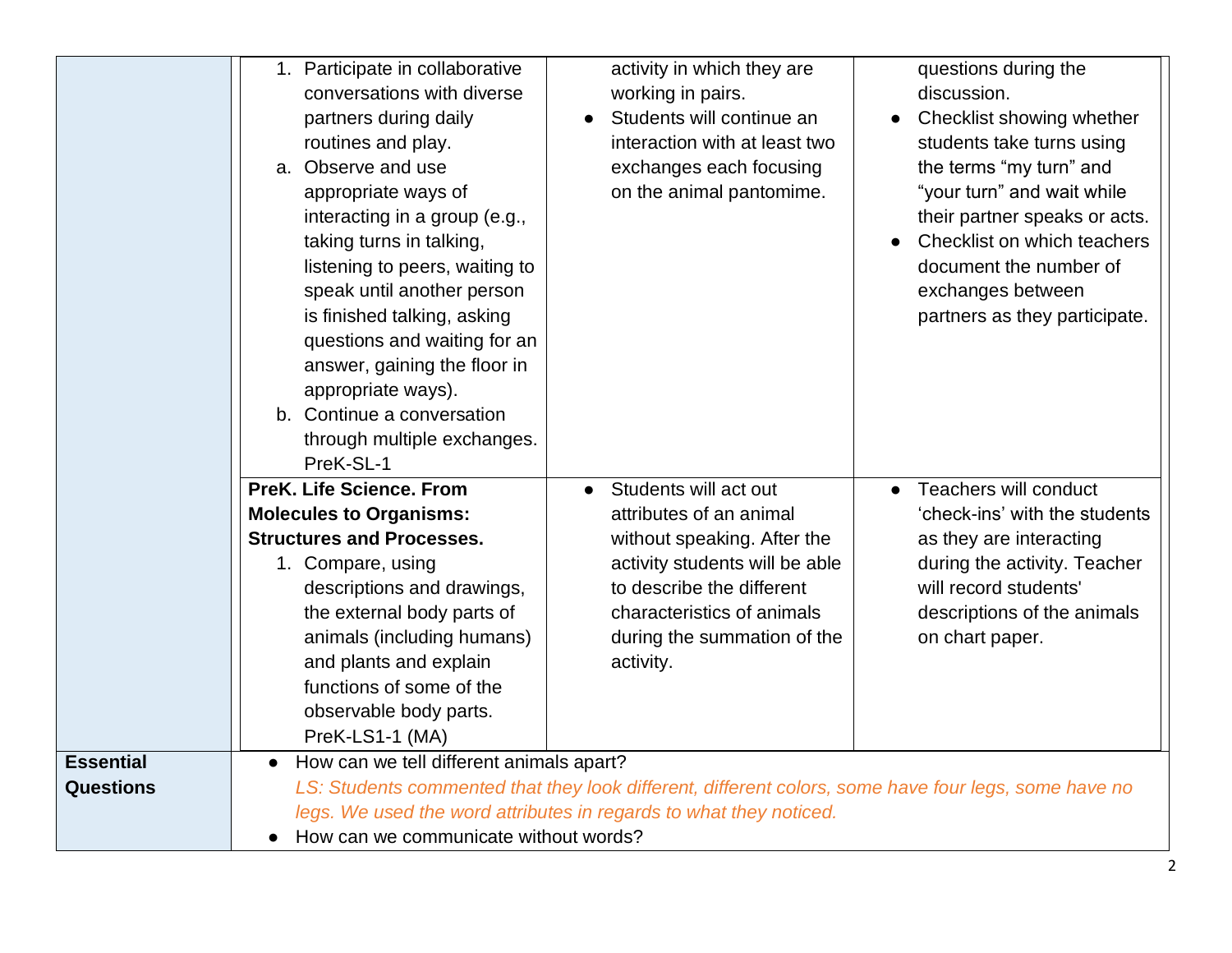| <b>Enduring</b>         | Animals have similarities and differences in how they look, move, and what they eat.<br>$\bullet$                                                                                                                                                                                                                            |
|-------------------------|------------------------------------------------------------------------------------------------------------------------------------------------------------------------------------------------------------------------------------------------------------------------------------------------------------------------------|
| <b>Understandings</b>   | People can communicate without words in a variety of ways, including through pantomime, pictures,<br>$\bullet$                                                                                                                                                                                                               |
|                         | facial expressions, and gestures.                                                                                                                                                                                                                                                                                            |
| <b>Materials and</b>    | headbands for each student or few to share<br>$\bullet$                                                                                                                                                                                                                                                                      |
| <b>Needs</b>            | camera                                                                                                                                                                                                                                                                                                                       |
|                         | chart paper                                                                                                                                                                                                                                                                                                                  |
|                         | markers                                                                                                                                                                                                                                                                                                                      |
|                         | teacher-made Animal Classification Sheet                                                                                                                                                                                                                                                                                     |
|                         | computer with speakers and projector to show/play video song                                                                                                                                                                                                                                                                 |
|                         | photos of about 20 different animals of varying sizes and heights that will be easy to act out                                                                                                                                                                                                                               |
| <b>Advancing</b>        | pantomime<br>$\bullet$                                                                                                                                                                                                                                                                                                       |
| <b>Vocabulary</b>       | acting                                                                                                                                                                                                                                                                                                                       |
|                         | characteristic                                                                                                                                                                                                                                                                                                               |
|                         | communicate                                                                                                                                                                                                                                                                                                                  |
|                         | carnivore                                                                                                                                                                                                                                                                                                                    |
|                         | herbivore                                                                                                                                                                                                                                                                                                                    |
|                         | omnivore<br>$\bullet$                                                                                                                                                                                                                                                                                                        |
| <b>Support &amp;</b>    | use of varying modalities (visual, kinesthetic, tactile)<br>$\bullet$                                                                                                                                                                                                                                                        |
| <b>Accommodations</b>   | mix of individual, small, and large group activities<br>$\bullet$                                                                                                                                                                                                                                                            |
| <b>Inspired by</b>      | teacher prompting and questioning as students work                                                                                                                                                                                                                                                                           |
| <b>Universal Design</b> | opportunities for verbal/non-verbal students to engage in activities (talking, looking, pointing)                                                                                                                                                                                                                            |
| for Learning            |                                                                                                                                                                                                                                                                                                                              |
| <b>Lesson Plan</b>      | Introduction:                                                                                                                                                                                                                                                                                                                |
| Progression             | Day 1:                                                                                                                                                                                                                                                                                                                       |
| <b>Details</b>          | Teacher will say to the students "Good morning students, today we are going to take a look at some<br>$\bullet$<br>animals. We have to decide whether the animals have fur, feathers, or scales. Before we look at the<br>animal cards does anyone know an animal and what it has on its body?" (DOK 1 - recall, and DOK 2 - |
|                         | categorize) Listen to student examples. Teacher says "I need your help in putting the animals in the<br>categories I have on this chart. What is a category?" Listen to answers. Give each child an animal<br>picture to place on the chart paper under the fur, feathers, scales headings (DOK 2 - classify).               |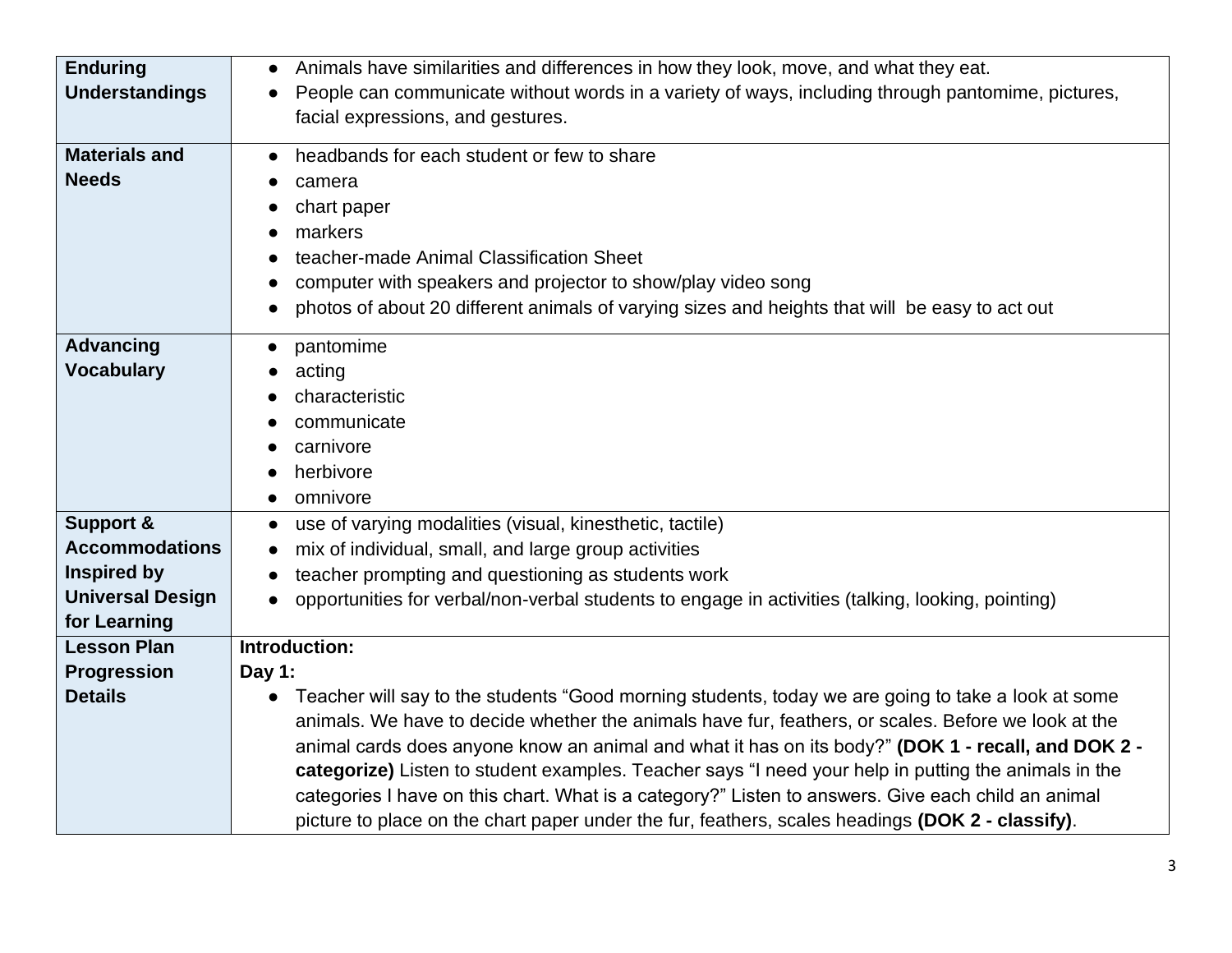● Students will be involved in discussion around the animals and features of the animals. Students will use art materials to create an animal that has fur, feathers, or scales.

# **Day 2:**

#### **Introduction**:

● Teacher says to the class "Good morning boys and girls. Today we are going to learn more about the animals we discussed yesterday." The teachers will ask the following: "How are animals similar and different?" **(DOK 2 - compare and contrast)** The teacher may need to follow up with these questions: How do they move? Where do they live? What do they eat? *LS: Student responses: fast, slow, run, hop, swim. Student responses: in our houses, outside, in the jungle, in the water, ocean, trees. Student responses: leaves, meat, chickens, bugs, trees, flowers, salmon.* "Animals have different characteristics just like people do. Does anyone have an idea what **characteristic** means?" **(DOK 1 - define)**. *LS: Students were unable to answer.* **Characteristics** are features or behaviors that make an animal the same or different from another animal. Yesterday we discussed how animals look and what covers their bodies. Today we are going to talk about ways that animals move and what they like to eat. We will watch a short video of animals." The teacher will play a video of the song called the "Herbivore, Carnivore, Omnivore Song." (video link in the resources) After viewing, the teacher will ask students what they saw. **(DOK 1 - recall, list)** The teacher will chart their responses, and may want to chart information under headings **herbivore**, **carnivore**, and **omnivore**. The teacher may need to do more direct instruction on these terms. After students have had time to share, the teacher will remind students that they saw many animals and what they like to eat, and this information will help us during today's fun game.

### **Activity**:

● **Activate Prior Knowledge:** To prepare for the activity, the teacher will display photos of some of the animals that the class looked at the previous day. The teacher will remind students that they already know that these animals have different features/**characteristics** that make them the same or different. The teacher will ask what students remember about the giraffe? **(DOK 1 - recall)** Can you think of another animal with similar features? **(DOK 2 - compare)**

*LS: Student responses: The giraffe has a long neck, long legs, a tail, it has scales (the child thought the spots looked like large scales) they eat from the tops of the trees. A discussion followed about how giraffes can eat off the ground if they spread their legs apart and lean down.* The teacher restates what students have contributed: "Animals move in different ways and eat different foods in addition to looking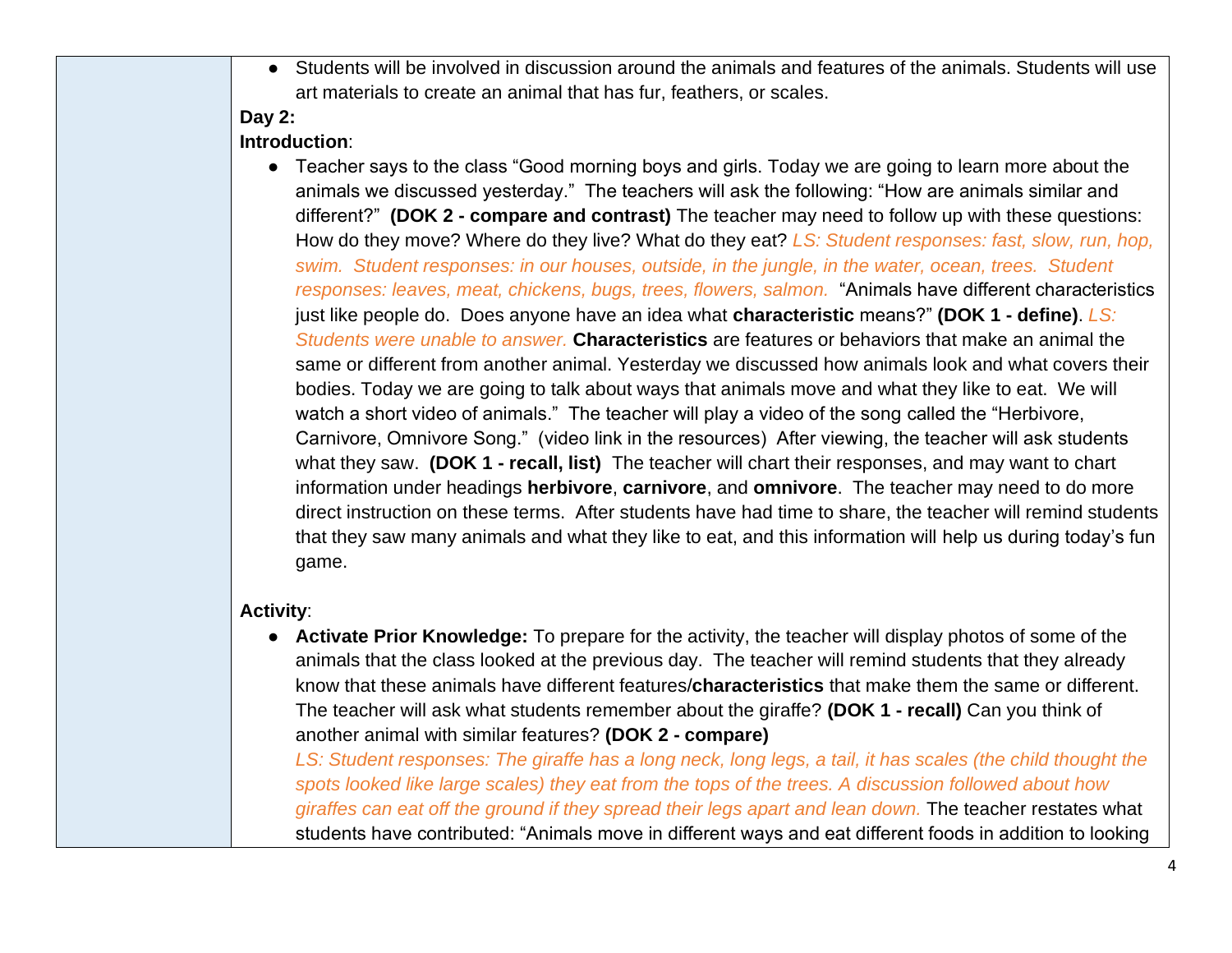different." If students have a difficult time answering, the teacher may model and prompt in the following way: "Let's say I were a giraffe. Is a giraffe short or tall? Big or small? Would I stand like this perhaps?" (Standing straight and tall, learning over, sitting down on the floor, to give the kids some choices) "I think maybe I would stand very tall and straight, because a giraffe is very tall." *LS: This part of the lesson was not needed as students came up with great answers.*

- The teacher will tell students that animals move in different ways in addition to looking different. The teacher will ask, "How do you think a giraffe moves?" *LS: Student responses: a few students said slow because its legs were long, the rest said fast, it can run. Teacher added that giraffes have strong legs and can kick.* **(DOK 2 - describe with explanation)**
- The teacher will remind students that they also learned that giraffes are **herbivores**, and will ask if anyone can tell what that means? **(DOK 1 - recall, define)** The teacher will remind students that they said that giraffes eat only leaves and plants, and state that herbivores are animals that eat plants. The teacher will ask the following: If a giraffe is really tall where do you think they would find plants to eat? **(DOK 3 - use evidence to reason)** The teacher builds upon what students contribute, saying, "So I might pretend to be eating the leaves on the trees a little like this. I also know that they walk a bit like this" (demonstrate).
- The teacher will hold up a picture of a turtle, asking what students know about a turtle. **(DOK 1 - list)** If students need more guidance, the teacher could ask how a turtle is similar and different from a giraffe. **(DOK 2 - compare and contrast)** The teacher will then prompt students to think about what gestures and facial expressions they might use if they wanted to act like a turtle. **(DOK 3 - explain with evidence)** If students are unsure, the teacher will lead a discussion on what turtles eat and if it is an **omnivore, carnivore, or herbivore**. "What do you think a turtle would eat? How would a turtle move?" Allow time for students to give suggestions.
- The teacher will take out several animal cards to spark conversation and discussion to see if the students recognize each animal.

*LS: We changed this part of the lesson to fit in better during this part of the discussion. Student responses: an alligator eats chicken, a bear eats salmon, alligator eats meat and it has scales it eats on the ground 'cause its flat and big (Student showed how the animal is on the ground.). Teacher said bears eat other things like things that are little and can be blue, red, are juicy… students guessed berries as I gave descriptions. The conversation went on to discuss what people are considered: "What do you eat?" Students replied salads, meat, chicken nuggets, food.*

**Game Explanation and Modeling**: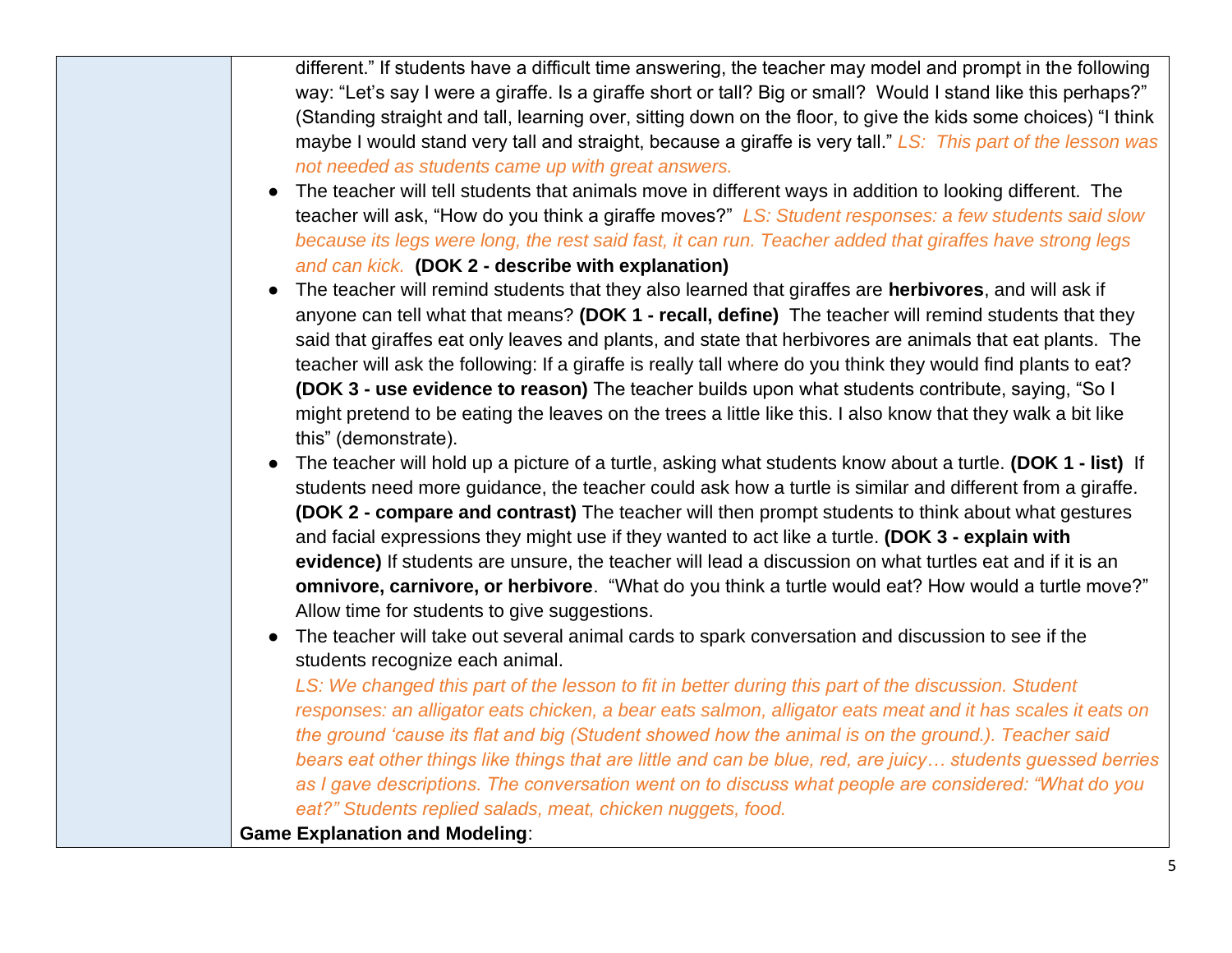● Teacher tells the class "Today's game is called Guess Who? It is a game where one person acts something out and the other person has to guess what it is. Today the game is about animals." The teacher asks students what they remember about the Norman Rockwell project they did in which they saw animal silhouettes. (**DOK 1 - recall, list)** *LS: Student answer: "I remember it was with the boy and the girl. We pretended to be the boy and the girl."* "What did we do? Did we use words? What is that called when we act without using words?" **(DOK 1 - recall)** "We are going to **pantomime** what we know about animals." *LS: Students could not remember the word.* The teacher may need to re-teach the term **pantomime** from past lessons. **Pantomime** is acting without using words. Next the teachers will introduce the activity with the following script or something similar: "Wait until you see how fun this game is going to be! We are going to wear these magical headbands with an animal picture on it… but we CANNOT look at our own headbands. We are going to guess which animal is on our heads by watching our partner pantomime or act out how that animal might move and eat. SHH! This is a quiet game so we can't talk." The two teachers (or teacher and aide) choose an animal and demonstrate for the children. *LS: During this part of the activity, we modeled how the guesser could ask some questions of the person acting out the animal. This seemed to help students understand they could not give the answer and that some "clues" make it easier to figure out the animal.*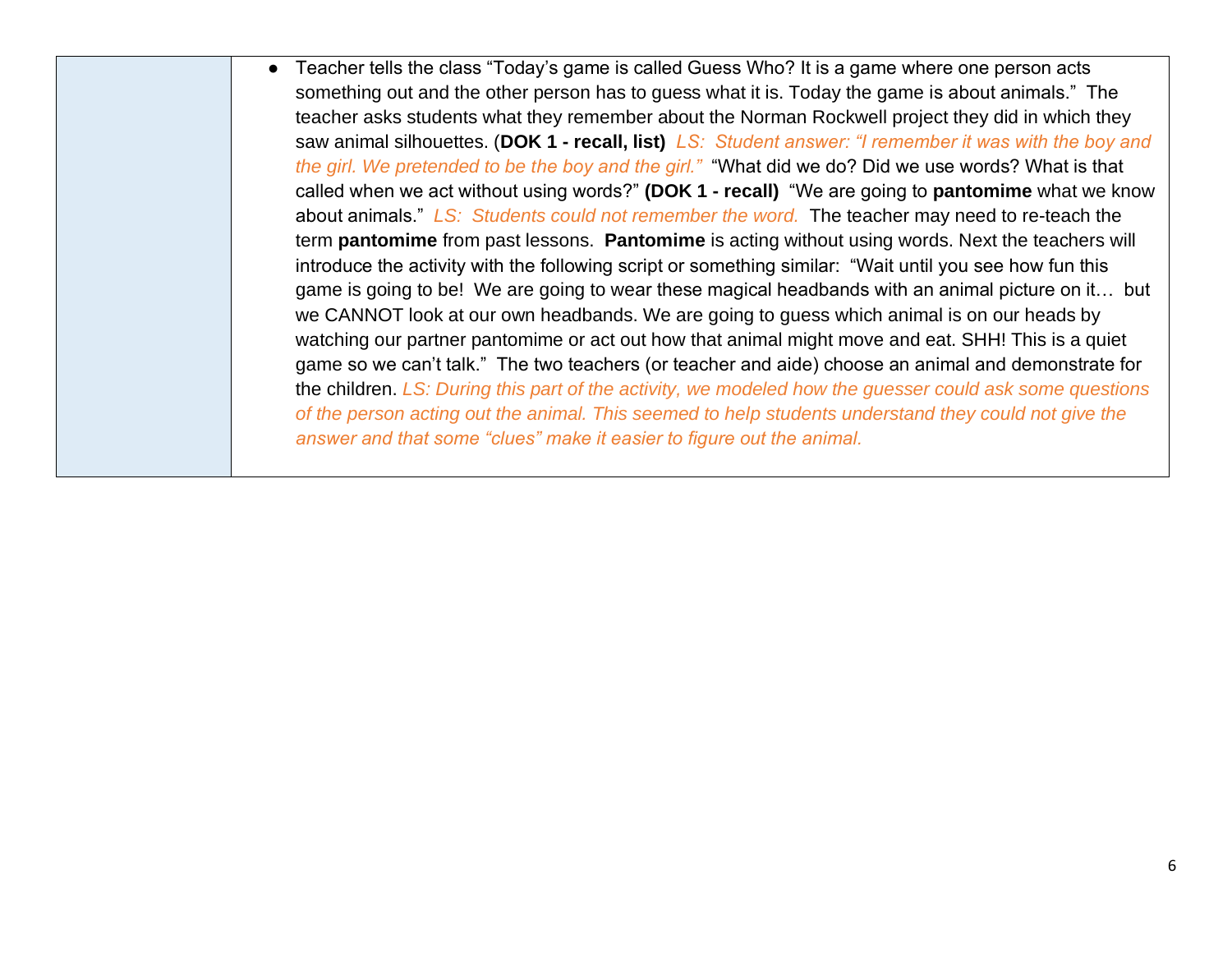

### **Children Play "Guess Who?"**

• Once the children seem to understand how it works, the teacher will pair the children up and have two children at a time play "Guess Who?" while the class watches. The teacher may say something like the following: "Boys and girls, each one of you will have a headband. One of you will have a photo on your headband and your partner will act out what you are. The person with the photo doesn't know what they are. You may not use sounds. It may be hard not to make a sound, but you may only use your body. "Remember no one can tell the person with the photo what it is. Shhhhhh." The student with the photo guesses what their photo is based on the way in which their partner is acting. The teacher will take photos during the activity for evidence. After the **pantomime**, the teacher asks "Why did you think the animal was a \_\_\_\_\_\_ ? What made you think that?" **(DOK 3 - reason with evidence)** As the activity progresses, the teachers may offer suggestions and feedback if students are having a difficult time.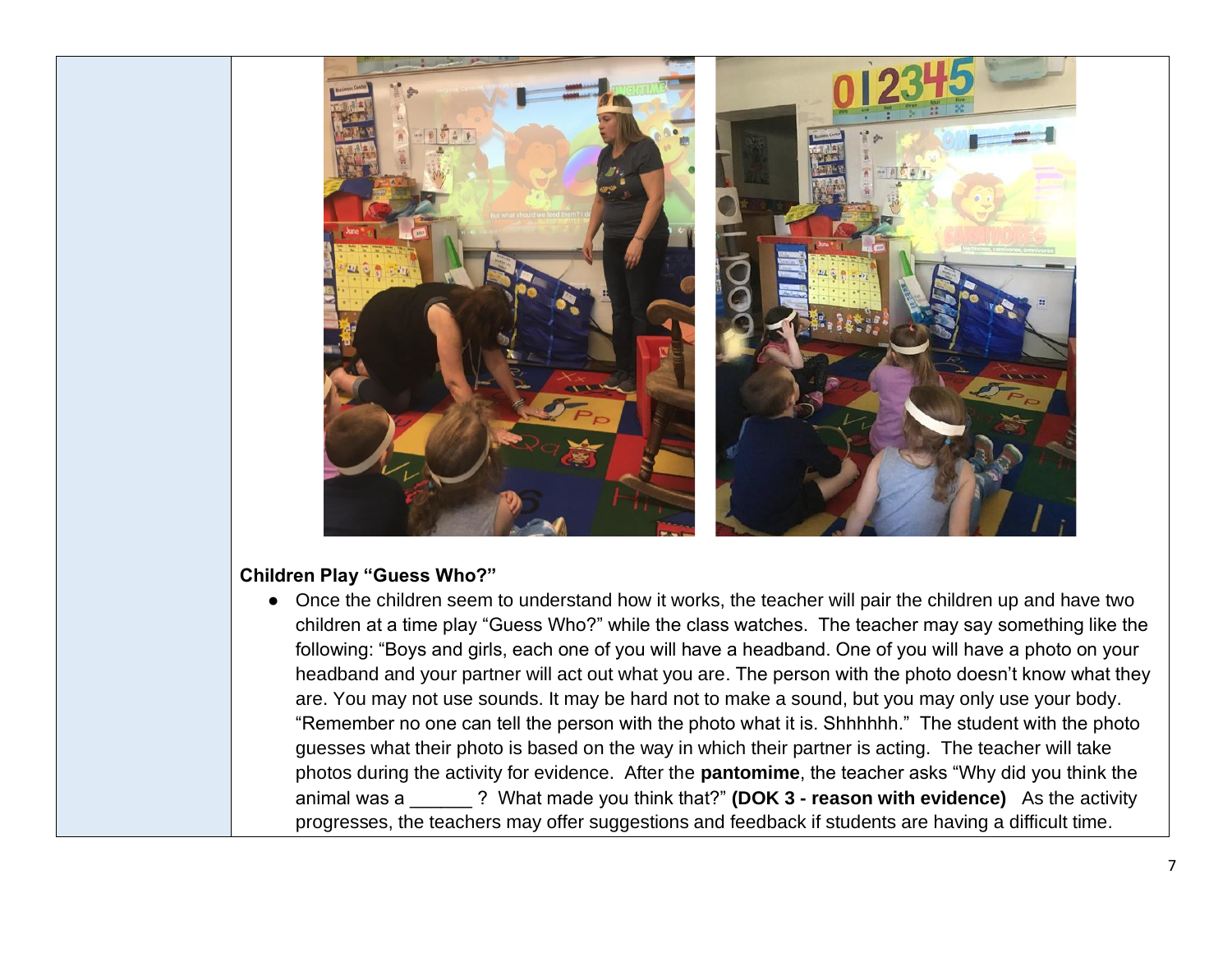*LS: Students were able to come up with "clues" to help with the guessing. Does it have legs? Is it medium? Is it small? Is it large? Does it go in the water? Does it fly? Students were able to accurately answer the questions posed by their peers.*



# **Sharing/Observations:**

● After each pair has a chance to act out an animal and guess, the teacher will ask students what they may have done to add to the **pantomime** or how they might do it differently. "Do you think if we had added voices/sounds it may have been easier for the person to guess? Why or why not?" **(DOK 3 reason with evidence)** 

*LS: Student responses: "It was easy to guess, I knew he was a bird, because birds can fly." Teacher reminded students that other animals could fly and asked how we could change the 'clue' if the bird was a butterfly or a bee. Students responded by saying that bees and butterflies are tiny so they can do wings smaller.*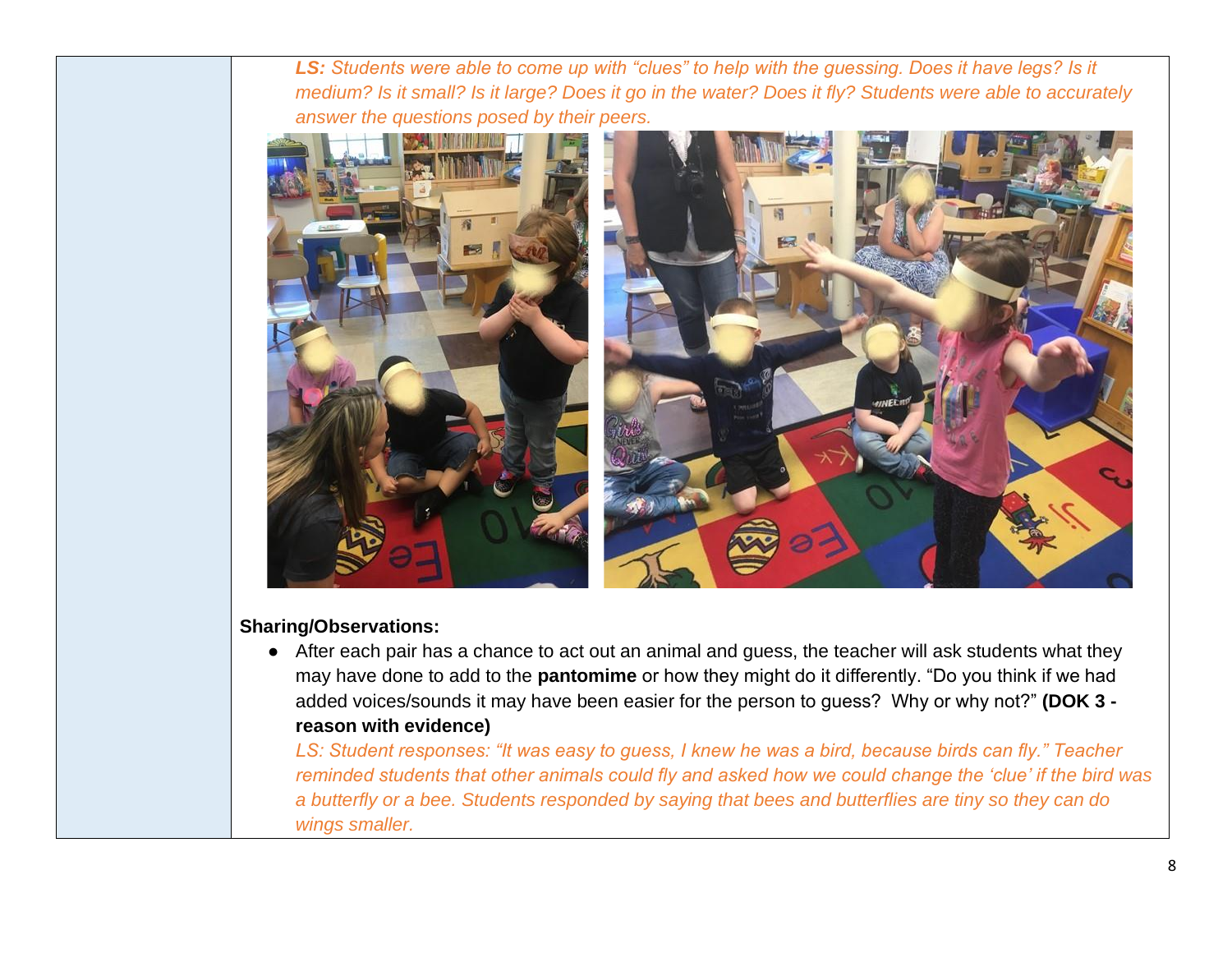**Assessment:**

● The children will take their animal picture back to their seat and fill out the attached Animal Classification Sheet.



*LS Final Reflections: The lesson was assessed through listening and jotting down student answers along with photographs of the students during the activity. To up the rigor of our assessment, an animal assessment sheet was used to identify each student's ability to identify if their animal has fur, feathers, or scale, how it moves and whether it is an omnivore herbivore, or carnivore. We could have more arts terminology in regards to the pantomime. Deeper understanding was seen as the students engaged in thoughtful discussions about the attributes of the animals. Students loved the big kid words herbivore, omnivore, carnivore. Student led conversations often lead more in depth, deeper conversations on the subject.*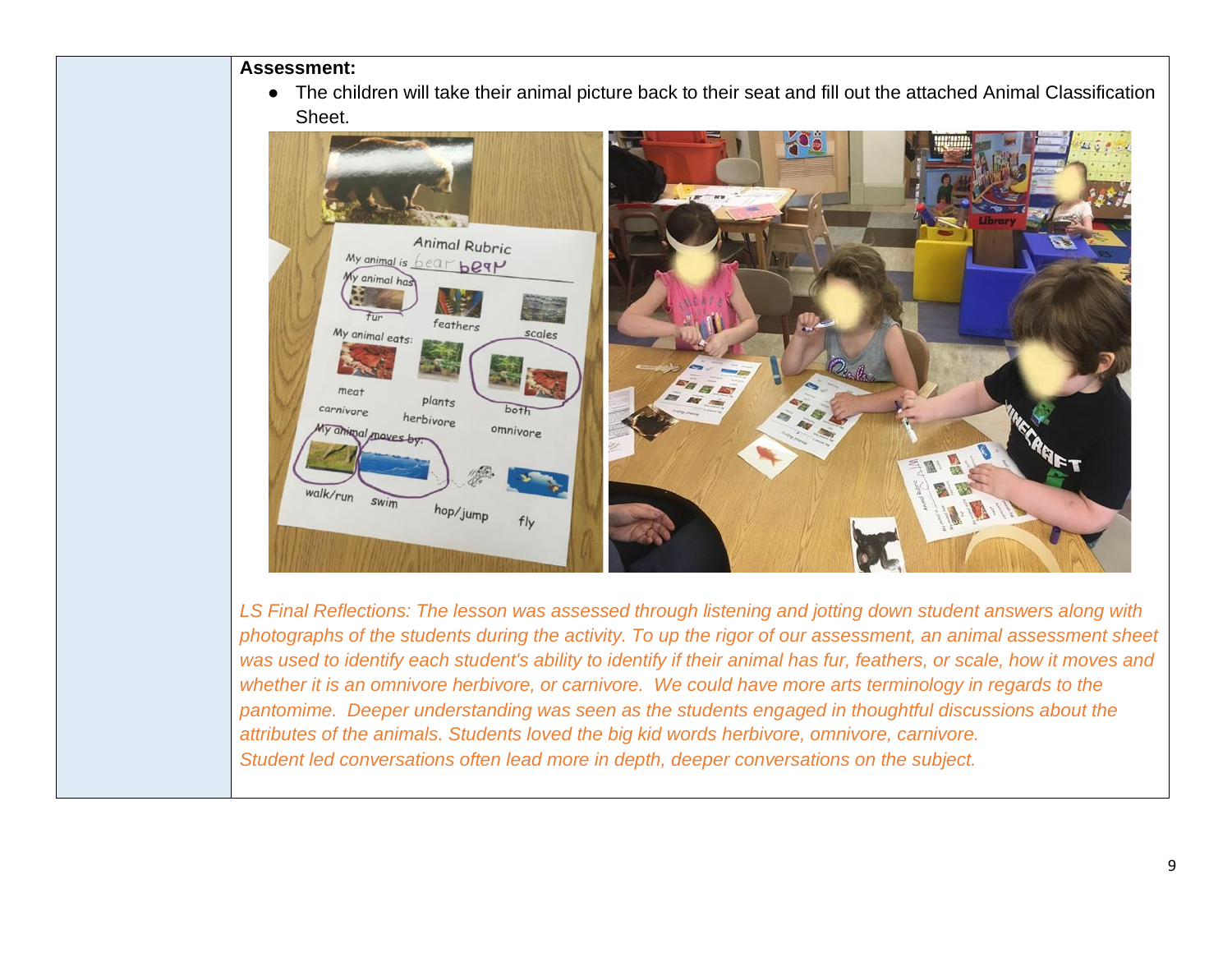| <b>Resources</b> | Omnivore, Herbivore, Carnivore Song: Mr. R.'s World of Science. (2019, August 31). Retrieved<br>$\bullet$<br>November 28, 2020, from https://sciencepoems.net/omnivore-herbivore-carnivore-music-video/                                                                                                              |
|------------------|----------------------------------------------------------------------------------------------------------------------------------------------------------------------------------------------------------------------------------------------------------------------------------------------------------------------|
| <b>Appendix</b>  | Animal Classification Sheet was created to assess students' understanding of animals.<br>$\bullet$<br>My animal is _<br>My animal has:<br>fur<br>feathers<br>scales<br>My animal eats:<br>plants<br>both<br>meat<br>herbivore<br>carnivore<br>omnivore<br>My animal moves by:<br>walk/run<br>swim<br>hop/jump<br>fly |
|                  | <b>Communication Checklist</b><br>Tally for each time you hear or see a student do the following during discussions and the activity.                                                                                                                                                                                |